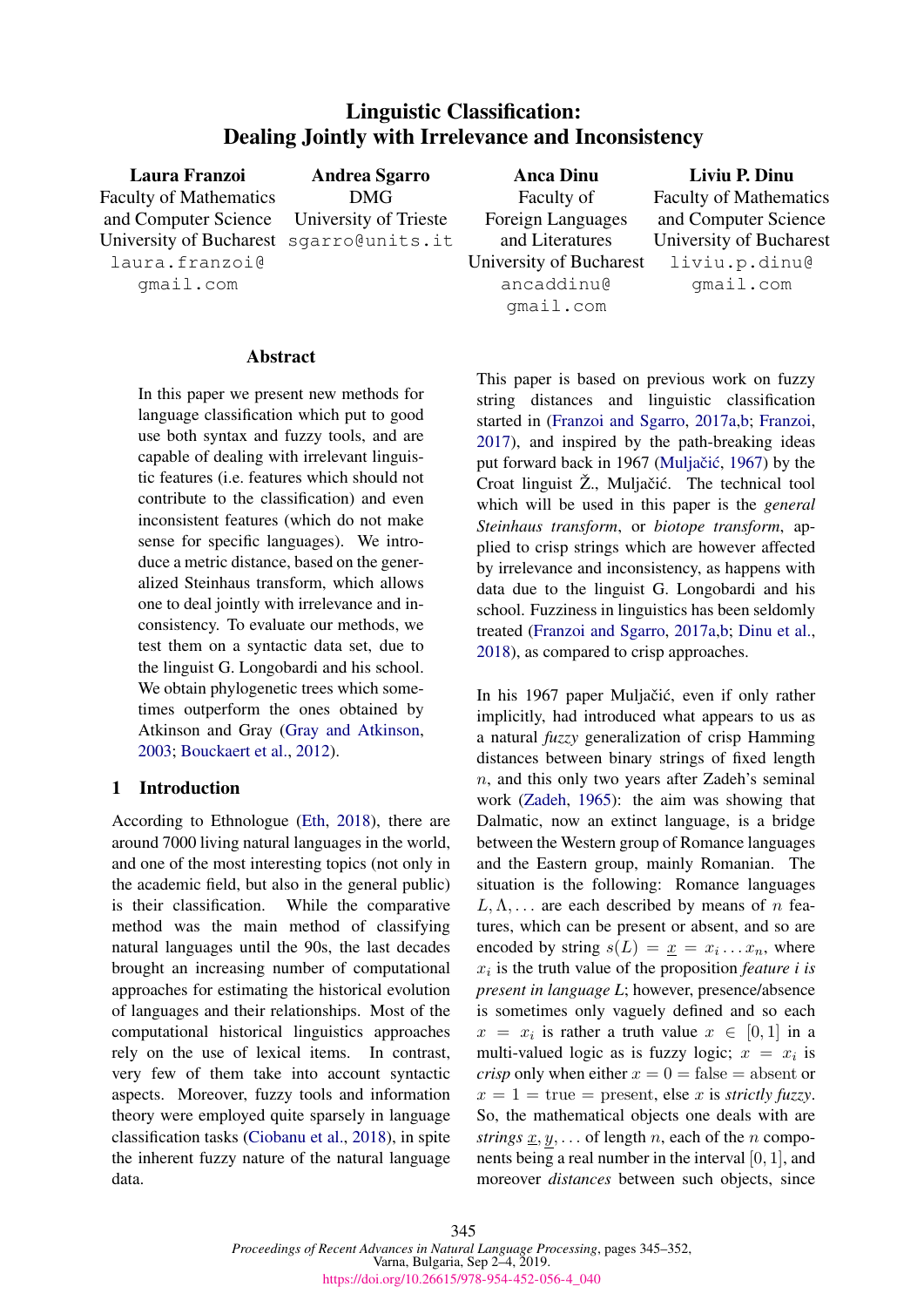the classifications are all distance-based. In what follows, rather than Muljačić distance, we need string distances obtained by use of the *Steinhaus transform*, cf. [\(Dinu et al.,](#page-7-5) [2018\)](#page-7-5), and the *generalized Steinhaus transform*; they are all *metric* distances, in particular they verify the triangle equality. Unlike the case of Muljačić distances, which span the interval  $[0, n]$ , these distances are *normalized* to the interval [0, 1]. Steinhaus transforms allow one to deal with *irrelevance* and *inconsistency* in linguistics, as we already argued in [\(Dinu et al.,](#page-7-5) [2018\)](#page-7-5), and not only with vagueness, or fuzziness, as in Muljačić case, cf. (Muljačić, [1967;](#page-7-4) [Franzoi and Sgarro,](#page-7-1) [2017a\)](#page-7-1); the reason to use the *generalized* Steinhaus transform, as we do here, is that it allows one to deal *jointly* with both irrelevance and inconsistency.

Based on arguments defended by the linguist G. Longobardi and his school, cf. [\(Bortolussi et al.,](#page-6-3) [2011;](#page-6-3) [Longobardi et al.,](#page-7-7) [2016,](#page-7-7) [2013,](#page-7-8) [2015\)](#page-7-9), if a feature  $i$  has a low truth value in two languages L and  $\Lambda$ , then that feature is scarcely relevant: in fact, in the practice of linguistics the values 0 and 1 have a very *asymmetric* use, and the fact that languages L and  $\Lambda$  both have zero in a position  $i$  means that such an irrelevant feature  $i$  should *not* really contribute to the distance between the two languages. Technically, one should move from Hamming distances to (normalized) Jaccard distances. To achieve the goal, the convenient tool we have used was the *Steinhaus transform*, cf. [\(Dinu et al.,](#page-7-5) [2018\)](#page-7-5), which is known to preserve metricity and which is general enough so as to amply cover also the fuzzy situation: one starts from a distance like Muljačić distance  $d_M(\underline{x}, y)$ , and obtains its Steinhaus transform, in this case a *fuzzy Jaccard distance*  $d_J(\underline{x}, y)$  for fuzzy strings x and y; starting from the usual *crisp* Hamming distance the transform gives the usual *crisp* Jaccard distance.

In general, to apply a Steinhaus transformation one needs a *pivot string*, which in the Jaccard case is the all-0 string  $z = 0 = (0, \ldots, 0)$ . In the transform, actually, any other string  $\frac{z}{z}$  might be used, cf. [\(Dinu et al.,](#page-7-5) [2018\)](#page-7-5), as we do here so as to cover the case of *logical inconsistency*, as appears in the data due to G. Longobardi: his school is involved in an ambitious and innovative project on language classification based on *syntax*, cf. [\(Bor-](#page-6-3)

[tolussi et al.,](#page-6-3) [2011;](#page-6-3) [Longobardi et al.,](#page-7-7) [2016\)](#page-7-7); languages are represented through yes-no strings of length 53, each string position corresponding to a syntactic feature which can be present or absent. In his notation Longobardi uses + if a feature is present, - if it is absent, 0 if it is undefined; in our case, cf. Tables [1,](#page-6-4) [2,](#page-6-5) we write 1 if a feature is present, 0 if it is absent, \* if it is undefined. Actually, due to a complex network of logical implications which constrain features, some positions might be undefined (logically inconsistent). For example, in Longobardi's classification, feature 34 is defined if and only if feature  $8$  is set to  $+$  and either feature 9 is set to  $+$  or feature 18 is not set to + (or both); otherwise it will be "neutralized" (*inconsistent*) [1](#page-1-0) . This property does not hold true for Ptg (Portuguese), OE (Old English) and Ice (Icelandic).

All this establishes an extremely complex network of logical dependencies in Longobardi's data, and makes it necessary, if one wants to cover also this new intriguing facet, to suitably generalize crisp Hamming distances, or crisp Jaccard distances, respectively: in Longobardi's approach, cf. [\(Borto](#page-6-3)[lussi et al.,](#page-6-3) [2011;](#page-6-3) [Longobardi et al.,](#page-7-7) [2016,](#page-7-7) [2013,](#page-7-8) [2015\)](#page-7-9), the two distances for ternary strings one defines and uses are quite useful, but unfortunately they violate the triangle property, and so are not metric. In this paper we propose one *metric* alternative based on the generalized Steinhaus transform (or generalized biotope transform): the star ∗ will be replaced by the totally ambiguous truth value  $\frac{1}{2}$ , and the pivot strings in the transform will be given by the set compound by the all- $\frac{1}{2}$  string, i.e. the totally ambiguous string  $z = \left(\frac{1}{2}\right)$  $\frac{1}{2}, \ldots, \frac{1}{2}$  $rac{1}{2}$ (which stands for inconsistency) and all-0 string  $z = (0, \ldots, 0)$ , i.e. the totally false string, which

<span id="page-1-0"></span><sup>1</sup> Feature 34 stands for *checking possessives*: it opposes languages like French, wherein possessives occur without any visible article (*mon livre* vs. *le mon livre*), to those like Italian, in which a visible determiner is possible and normally required instead (*il mio libro* vs. *mio libro*). This feature seems to conceptually and typologically depend on full grammaticalization of definiteness (feature 8). Also, it is relevant only in languages with strong Person in D (feature 9) or without strong article (feature 18), because otherwise the language would have GenS with determiner-like function, cf. [\(Longobardi et al.,](#page-7-8) [2013\)](#page-7-8). Feature 8 asks if a language generalizes the overt marking of definiteness to all relevant cases. Feature 9 (*Strong Person*) defines whether attraction to the D area of referential nominal material (e.g. proper names) is overt (e.g. Romance) or not (e.g. English). Feature 18 (*Strong Article*) is presence of an indefinite article, i.e. of an obligatory marker on singular indefinite count argument nominals, distinct from those used for definite and mass indefinite, cf. [\(Longobardi et al.,](#page-7-8) [2013\)](#page-7-8).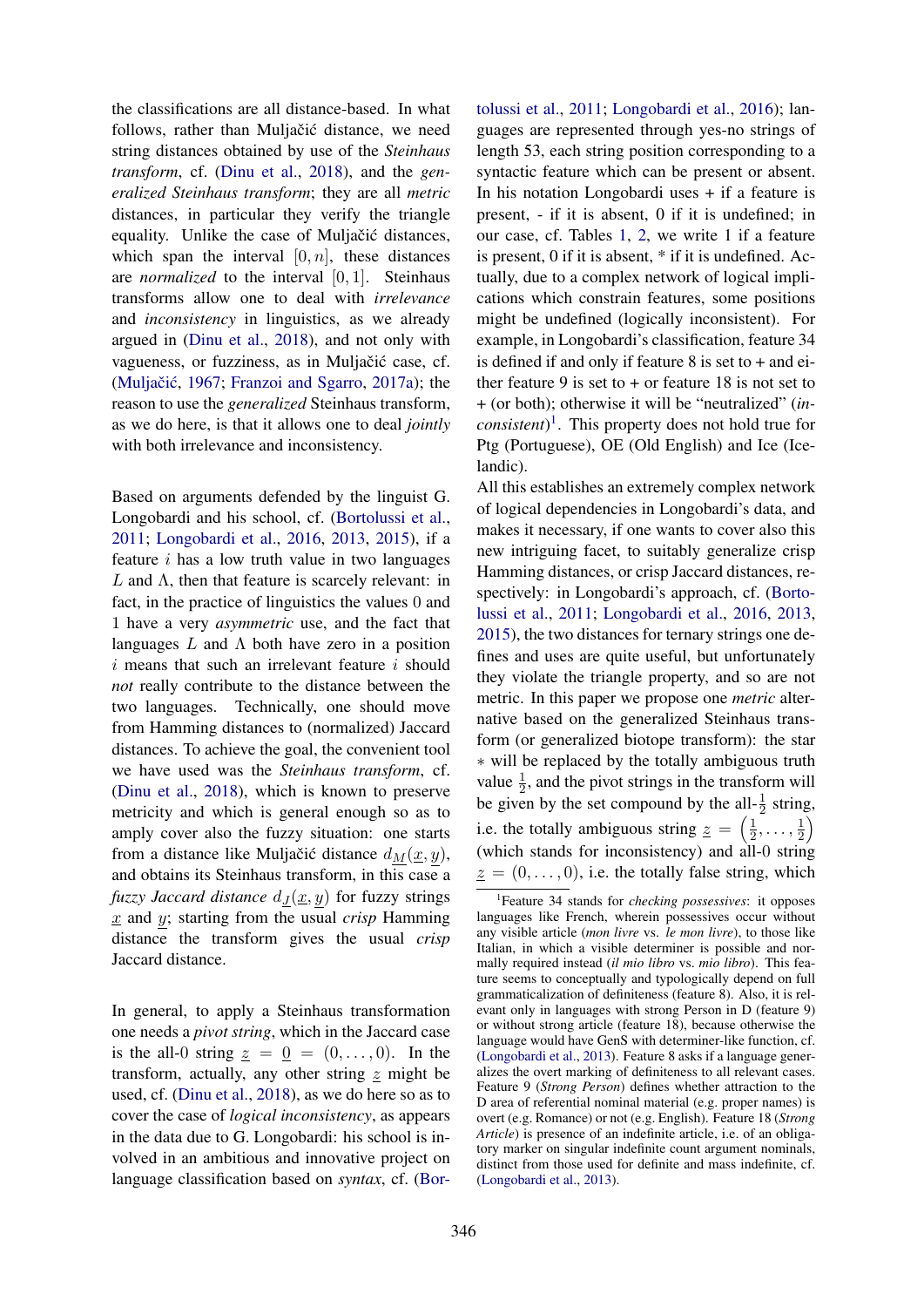stands for irrelevance. The idea is to play down not only the contribution of 0's and  $\frac{1}{2}$ 's separately, as we have done in [\(Dinu et al.,](#page-7-5) [2018\)](#page-7-5), but rather the contribution of both 0's and  $\frac{1}{2}$ 's *jointly*. It will turn out that in this case, which is not genuinely fuzzy, rather than to Muljačić distances, the generalized Steinhaus transform had been better applied to the usual *taxicab distance* (Manhattan distance, Minkowski distance), re-found when the standard fuzzy logical operators of *min* and *max* for conjunctions and disjunctions are replaced by Łukasiewicz T-norms and T-conorms, cf. [\(Franzoi](#page-7-2) [and Sgarro,](#page-7-2) [2017b;](#page-7-2) [Dinu et al.,](#page-7-5) [2018\)](#page-7-5).

The paper is divided as follow: in Section [2](#page-2-0) we shortly re-take both fuzzy Hamming distances, or Muljačić distances, and taxicab distances stressing how the latter relate to Łukasiewicz T-norms; in Section [3](#page-3-0) we introduce Steinhaus transform and we apply it to taxi-cab or Łukasiewicz distances; in Section [4](#page-3-1) we introduce the general Steinhaus transform to deal with irrelevance and inconsistency *jointly* and we comment on our linguistic results; in Section [5](#page-5-0) we sum up our results.

## <span id="page-2-0"></span>2 Fuzzy Hamming Distances vs. Łukasiewicz or Taxicab Distances

We need some notations and definitions: we set  $x \wedge y \doteq \min[x, y], x \vee y \doteq \max[x, y]$  and  $\overline{x} = 1-x$ ; these are the truth values of conjunction AND, disjunction OR and negation NOT, w.r. to propositions with truth values x and y in *standard fuzzy logic*, a relevant form of multi-valued logic;  $x \in [0, 1]$ . Define the *fuzziness* of the truth value x to be  $f(x) \doteq x \wedge (1-x)$ . For the truth values x and y in [0, 1] we say that x and y are *consonant* if either  $x \vee y \leq \frac{1}{2}$  $\frac{1}{2}$  or  $x \wedge y \geq \frac{1}{2}$  $\frac{1}{2}$ , else they are *dissonant*; let D and C denote the set of dissonant and consonant positions  $i$ , respectively. We define the following distance for strings  $\underline{x}, y \in [0, 1]^n$ :

<span id="page-2-1"></span>
$$
d_M(\underline{x}, \underline{y}) \doteq \sum_{i \in \mathcal{D}} [1 - [f(x_i) \vee f(y_i)]] + \sum_{i \in \mathcal{C}} [f(x_i) \vee f(y_i)] \tag{1}
$$

This expression stresses the link with *crisp* Hamming distances for binary strings  $\in \{0,1\}^n$ , but its meaning is better understood due to the following fact: each of the n *additive* terms summed is the truth value of the statement:

*[( feature* f<sup>i</sup> *is present in* L *and absent in* Λ*) or (feature*  $f_i$  *is absent in L and present in*  $\Lambda$ )]

since, as soon proved, cf. e.g. [\(Franzoi and Sgarro,](#page-7-1) [2017a\)](#page-7-1), for two truth values x and y one has  $(x \wedge \overline{y}) \vee (\overline{x} \wedge y)$  equal to  $f(x_i) \vee f(y_i)$  or to  $1 [f(x_i) \vee f(y_i)]$  according whether there is consonance or dissonance. This distance, called henceforth Muljačić distance (and called Sgarro dis*tance* in [\(Deza and Deza,](#page-7-10) [2009\)](#page-7-10), cf. also [\(Sgarro,](#page-7-11) [1977\)](#page-7-11)) is simply a natural generalization of crisp Hamming distances to a fuzzy setting. As for alternative logical operators for conjunctions and disjunctions (different T-norms and T-conorms, for which cf. e.g. [\(Dubois et al.,](#page-7-12) [2000\)](#page-7-12)), they have been discussed in [\(Franzoi and Sgarro,](#page-7-2) [2017b\)](#page-7-2). From a metric point of view, the only attractive choice, beside fuzzy Hamming distances, turned out to be Łukasiewicz T-norms for conjunctions and the corresponding T-conorms for disjunctions:

$$
x \top y \doteq (x + y - 1) \lor 0, \quad x \bot y \doteq (x + y) \land 1
$$

One soon checks that in this case, rather curiously,  $(x\top \overline{y})\bot(\overline{x}\top y)$  turns out to be simply  $|x-y|$ , and so the string distance one obtains is nothing else but the very well-known taxicab distance  $d_T(\underline{x}, \underline{y}) = \sum_i |x_i - y_i|$ , which in our context, when it is applied to fuzzy strings of length  $n$ , might be also legitimately called *Łukasiewicz distance*.

If we consider the fuzziness  $f(x)=d(x, x)$  of a logical value  $x$  and if we use the Muljačić distance, then we get  $f_M(x) = x \wedge (1 - x)$ ; if we use instead the Łukasiewicz distance, then the fuzziness is always 0.

However, if we consider another equally legitimate definition of fuzziness, namely "ambiguity - crispness", which can be formalized as  $\frac{1}{2}$  –  $d\left(x, \frac{1}{2}\right)$ , then if we use the Muljačić distance the new fuzziness is 0, but if we use the Łukasiewicz distance it is  $f_T(x) = \frac{1}{2} - d_T\left(x, \frac{1}{2}\right) = x \wedge (1-x)$ : the result of the competition Muljačić distance vs. Łukasiewicz distance turns out to be a tie. In the next Section we explain why, with Longobardi's data, we decided to resort to taxicab distances.

The distance in [\(1\)](#page-2-1) is a *fuzzy metric distance*, cf. [\(Sgarro,](#page-7-11) [1977;](#page-7-11) [Franzoi and Sgarro,](#page-7-1) [2017a\)](#page-7-1), from which a standard metric distance is soon obtained by imposing that self-distances  $d_M(x, y)$ should be 0, while, unless  $x$  is crisp (i.e. belong to  $\{0, 1\}^n$ , the set of the  $2^n$  binary strings of length  $n$ ), the value given by [\(1\)](#page-2-1) would be strictly positive.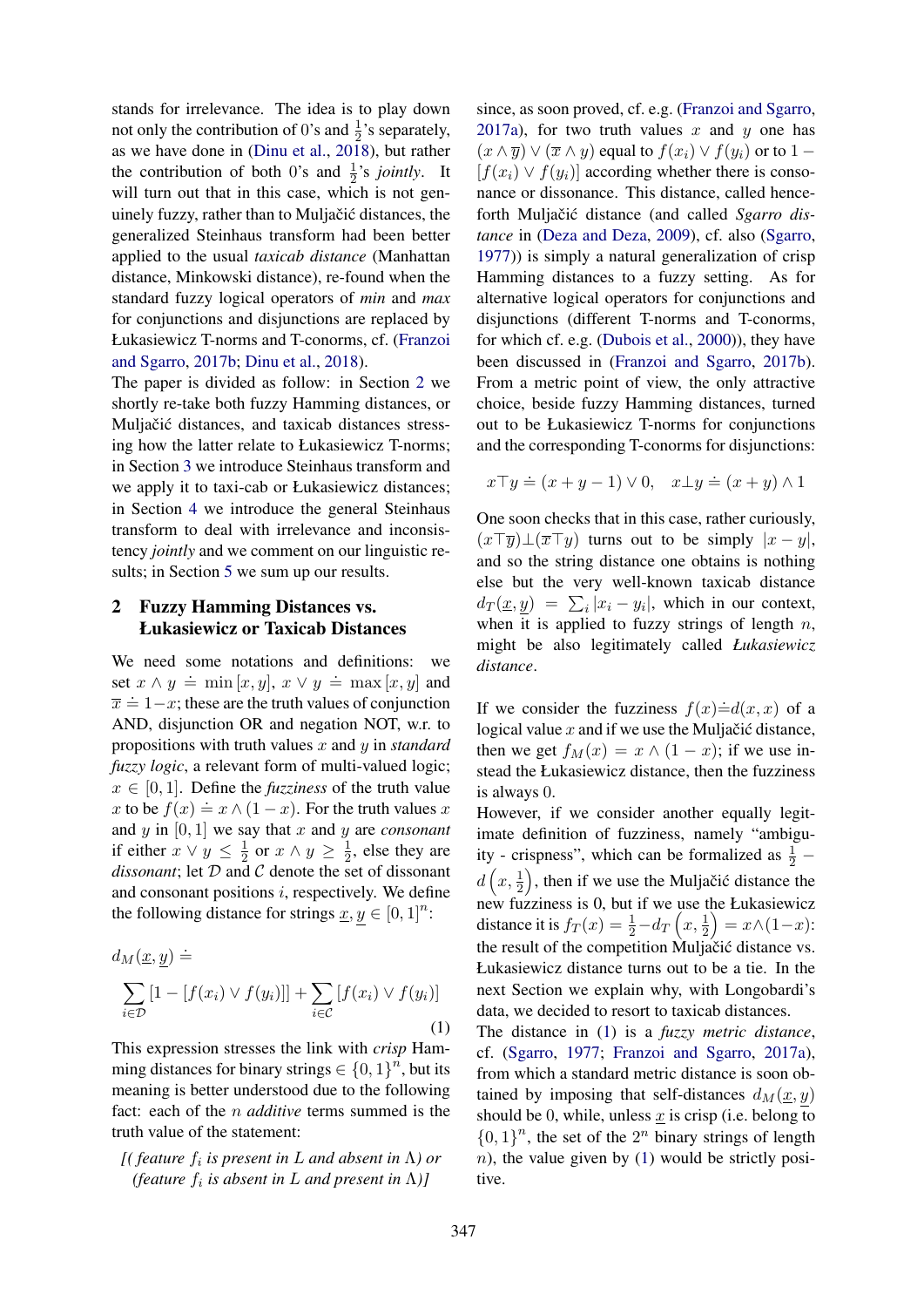As for taxicab or Łukasiewicz distances, the selfdistance  $d_T(x, y)$  is always zero even when the argument  $x$  is not crisp, a possibly unpleasant fact in a fuzzy context (but not in ours), as argued in [\(Franzoi and Sgarro,](#page-7-2) [2017b\)](#page-7-2).

### <span id="page-3-0"></span>3 Steinhaus Transforms

In the general situation, one has objects  $x, y, \ldots$ , not necessarily strings, a *metric* distance  $d(x, y)$ between objects, and a special object z called the "*pivot*-object". The Steinhaus transform, cf. [\(Deza](#page-7-10) [and Deza,](#page-7-10) [2009\)](#page-7-10), itself proven to be a metric distance, is:

$$
\mathcal{S}_d(x,y) \doteq \frac{2d(x,y)}{d(x,y) + d(x,z) + d(y,z)}
$$

set equal to zero when  $x = y = z$ .

In our case the objects are strings and *pivots* z will always be *constant* strings  $z = (z, \ldots, z), z_i = z$ ,  $\forall i, z \in [0, 1].$ 

If one starts with the crisp Hamming distance, one obtains the usual crisp Jaccard distance (distances from the pivot are then Hamming *weights*); starting with the more general fuzzy Hamming distance, or Muljačić distance, one has an appropriate Jaccard-like generalization, which weighs only "little" a position where both  $x$  and  $y$  are "almost" 0", and which accounts for irrelevance in itself, but not for inconsistency, as instead we need.

If the term  $d_M(\underline{x}, \underline{z})$  is equal to the *fuzzy Hamming weight*  $w(\underline{x}) \doteq \sum_i x_i$  for  $\underline{z} = \underline{0}$ , it is equal to  $\frac{\pi}{2}$ independent of <u>x</u> when  $z = \frac{1}{2}$  $\frac{1}{2}$ , a constant pivot string which we shall need to  $\overline{d}$ eal with inconsistency. The fact that  $d_M(\underline{x}, \underline{z})$  with  $\underline{z} = \frac{1}{2}$  $\frac{1}{2}$  is independent of  $x$  is a serious drawback, indeed. This is why in the case of Longobardi's data, we have applied the Steinhaus transform, rather than to the fuzzy Hamming distance or Muljačić distance, directly to the taxicab distance or Łukasiewicz distance  $d_T(\underline{x}, y)$ . In this case, in the denominator of the corresponding Steinhaus transform, the fuzzy Hamming weight  $w(x)$  is replaced by  $d_T(\underline{x}, \underline{z}) = \sum_i |x_i - \frac{1}{2}|$  $\frac{1}{2}$ . In the next Section, more ambitiously, we shall deal *jointly* with both irrelevance and inconsistency.

# <span id="page-3-1"></span>4 Dealing with Irrelevance and Inconsistency

In [\(Franzoi and Sgarro,](#page-7-1) [2017a,](#page-7-1)[b;](#page-7-2) [Franzoi,](#page-7-3) [2017;](#page-7-3) [Dinu et al.,](#page-7-5) [2018\)](#page-7-5) one has presented new methods for language classification, testing them on data

sets due to Muljačić and Longobardi. So far we have dealt separately with irrelevance and inconsistency, but a question arises spontaneously: can we consider jointly both irrelevance and inconsistency? Does a mathematical tool which takes into account both of them exist? The answer is yes and the tool we are looking for is the *generalized Steinhaus transform* or *generalized biotope transform*, cf. [\(Deza and Deza,](#page-7-10) [2009\)](#page-7-10).

Prompted by arguments defended by G. Longobardi and his school, cf. [\(Bortolussi et al.,](#page-6-3) [2011;](#page-6-3) [Longobardi et al.,](#page-7-7) [2016,](#page-7-7) [2013,](#page-7-8) [2015\)](#page-7-9), the novelty of this section is that, since in the language classifications features can be irrelevant or inconsistent, we want to consider both aspects together.

As we said above the idea is to play down not only the contribution of 0's, as in the case of irrelevance, but also the contribution of the  $\frac{1}{2}$ positions. Unlike ours, Longobardi's non-metric distance gets rid of irrelevant and inconsistent positions in quite a drastic way, possibly a serious draw-back, as we comment in our Conclusions.

The generalized Steinhaus transform, or generalized biotope transform, is:

<span id="page-3-2"></span>
$$
\mathcal{S}_d(x,y) = \frac{2d(x,y)}{d(x,y) + \inf_{z \in M} (d(x,z) + d(y,z))}
$$
(2)

where  $M$  is the set of pivots we are considering, cf. [\(Deza and Deza,](#page-7-10) [2009\)](#page-7-10).

We tackle Longobardi's data (or rather to a sample of his languages, since the data he and his school are providing are steadily improving and extending), data which are not really fuzzy, even if we have decided to "simulate" logical inconsistency by *total fuzziness*. In this case the number of features is 53, and the languages are:  $Sic = Sicilian$ ,  $Cal = Calabrese$  as spoken in South Italy, It = Italian, Sal = Salentin as spoken in Salento, South Italy,  $Sp = Spanish$ ,  $Fr = French$ ,  $Pt = Portuquese$ , Rm = Romanian, Lat = Latin, ClG = Classical Attic Greek, NTG = New Testament Greek, BoG = Bova Greek as spoken in the village of Bova, Italy, Gri = Grico, a variant of Greek spoken in South Italy,  $Grk = Greek$ ,  $Got = Gothic$ ,  $OE = Old En$ glish,  $E =$  English,  $D =$  German,  $Da =$  Danish, Ice  $=$  Icelandic, Nor  $=$  Norwegian, Blg  $=$  Bulgarian, SC = Serbo Croatian, Slo = Slovenian, Po = Polish,  $Rus = Russian$ ,  $Ir = Gaelic$ ,  $Wel = Welsh$ ,  $Far$  $=$  Farsi, Ma  $=$  Marathi, Hi  $=$  Hindi, Ar  $=$  Arabic,  $Heb = Hebrew$  or 'ivrit,  $Hu = Hungarian$ ,  $Finn =$ Finnish, StB = Standard Basque, WB = Western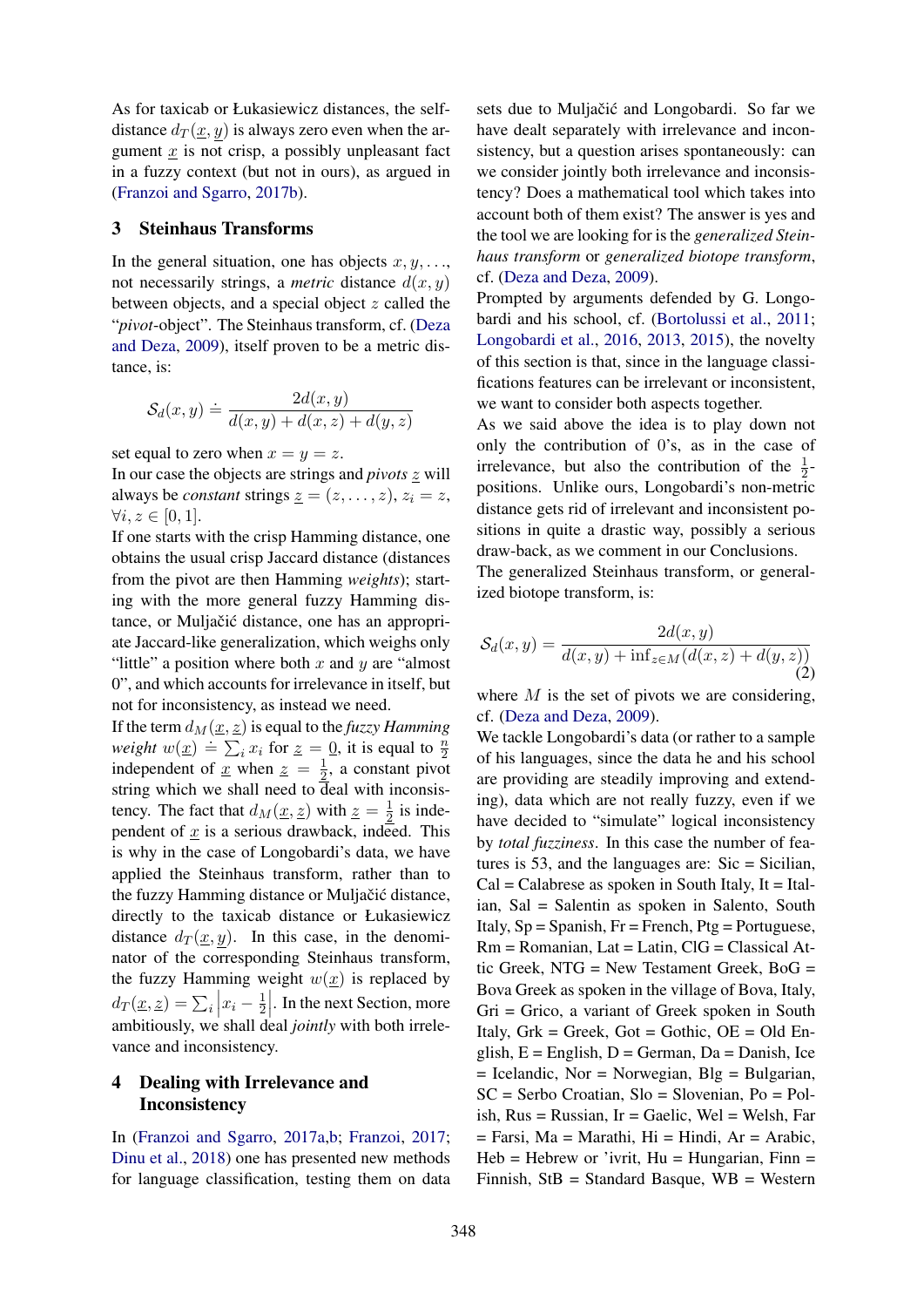Basque, Wo = Wolof as spoken mainly in Senegal. For comparison reasons, we have selected a part of Longobardi's data set compound by 38 languages; taking  $M = \left\{ \underline{0}, \frac{1}{2} \right\}$  $\frac{1}{2}$  in [\(2\)](#page-3-2), the UPGMA tree we obtain is given in the following figure:



<span id="page-4-0"></span>Figure 1: Generalized Steinhaus transform with taxi-cab distance and Longobardi's data

while the Longobardi's original tree is the following one:



<span id="page-4-1"></span>Figure 2: Longobardi's classification tree

We can observe that the Romance languages are grouped together. However there are some differences between the two trees: in our tree (Fig. [1\)](#page-4-0) the big Romance languages (i.e. Italian, Spanish, Portuguese and French) are grouped together and

Italian is more integrated with the Ibero-Romance languages (i.e. Portuguese ans Spanish), which are clustered together like in the standard language classifications. The three Italian dialects (i.e. Salentine, Sicilian and Calabrese) are external to this cluster in our case in Fig. [1,](#page-4-0) while in the original Longobardi's tree (Fig. [2\)](#page-4-1) they are integrated with Italian and then the entire group is linked with French and after with the Ibero-Romance group. In both trees the Romanian is grouped with Romance languages, but is the most exterior with the languages from this group. In both trees the Celtic languages Gaelic (Ir) and Welsh (Wel) and Germanic languages are grouped together, but in the Longobardi's tree in Fig. [2](#page-4-1) the Celtic group is more integrated with the Germanic group. There are two main differences between the two trees: the first one is that in Longobardi's tree in Fig. [2](#page-4-1) Bulgarian is grouped with Slavic languages; the second one is the moving of the entire Slavic group from a closet proximity with the Germanic group (in the Longobardi's tree) to a more distance linkage with them in our case.

Our classification compares with the one obtained by Longobardi's school with these data, cf. comments in the Conclusion, where we argue why our distance is quite promising for the new and ambitious data Longobardi's school are now providing. Actually, our distance compares rather well also with the classification obtained by Q. D. Atkinson and R. D. Gray, cf. [\(Gray and Atkinson,](#page-7-0) [2003;](#page-7-0) [Bouckaert et al.,](#page-6-0) [2012\)](#page-6-0).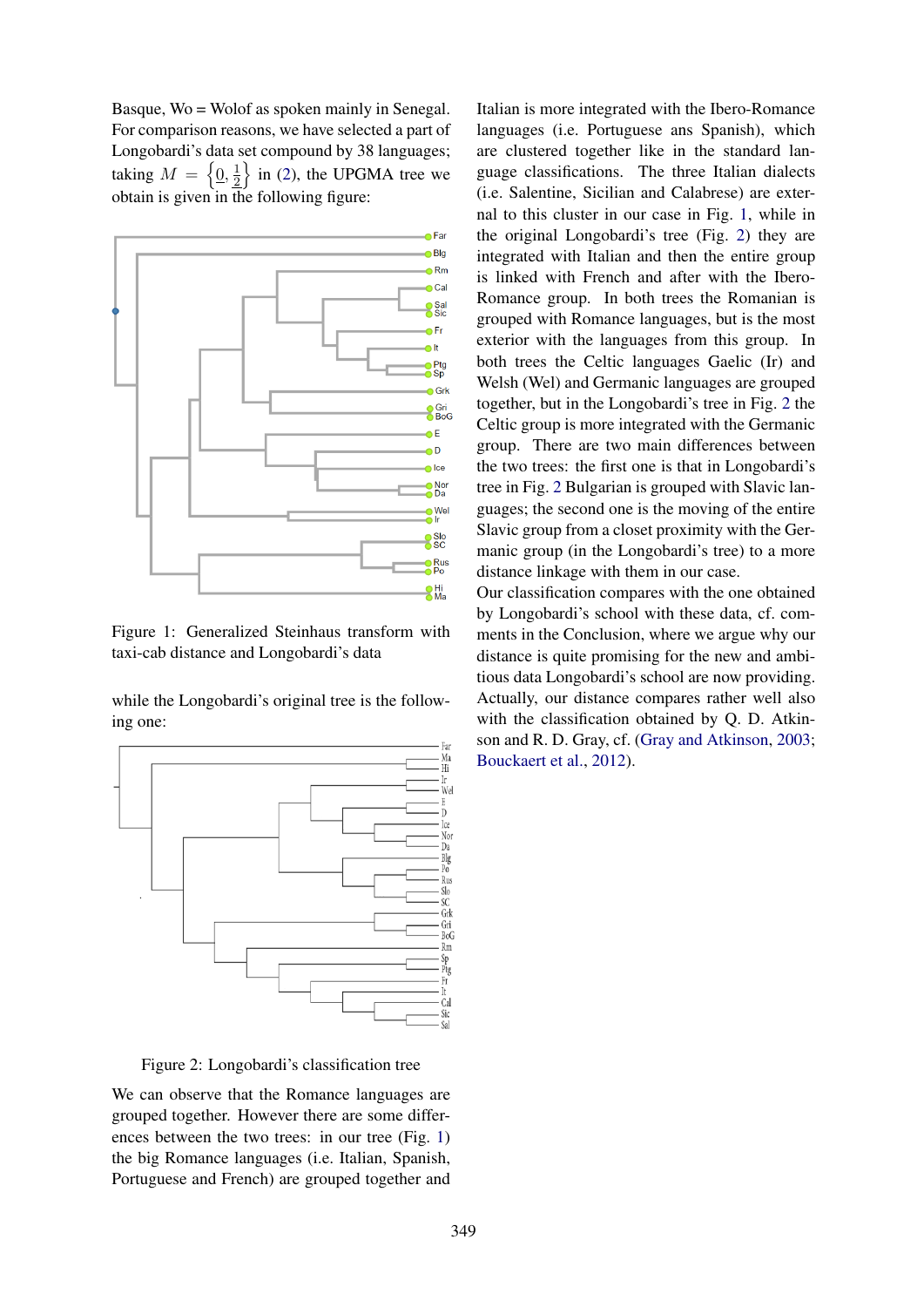

Figure 3: Q. D. Atkinson and R. D. Gray classification tree, cf. [\(Gray and Atkinson,](#page-7-0) [2003;](#page-7-0) [Bouck](#page-6-0)[aert et al.,](#page-6-0) [2012\)](#page-6-0)



Figure 4: Classification obtained with the generalized Steinhaus transform applied to the taxi-cab distance with Longobardi's data

First of all for the classification we have used Longobardi's dataset, while Atkinson and Gray have used their own dataset. If we look to Marathi and Hindi we can notice that they are grouped together in both trees; also Polish, Russian, Serbo Croatian and Slovenian are grouped together in both trees; the same is for New Testament Greek, Greek and Classical Attic Greek. Also the Celtic languages (i.e. Gaelic and Welsh) and Germanic languages are grouped together. Our misclassification of Bulgarian is not that worring, since Longobardi covers only the syntax of the noun, and the Bulgarian noun is well-known to behave in quite a non-Slavic way, due possibly to its Balcanian substratum.

### <span id="page-5-0"></span>5 Conclusions

In this paper we have investigated the language classification problem by using original tools inspired by fuzzy logic. In the literature fuzzy tools and information theory have been used only quite sparsely. We have exhibited a metric distance which allows one to deal jointly with both irrelevance and inconsistency, and which is based on the generalized Steinhaus transform. Our classification compares quite well both with the one obtained by Longobardi and the one obtained by Atkinson and Gray. The merits of our metric proposal should not be underestimated, as we now comment. In more recent datasets, Longobardi and his school introduce families and macrofamilies which are quite apart. Now, think of two languages  $L$  and  $\Lambda$  such that the following occurs (and this does occur with "remote" languages): in most position  $i$  at least one of the two languages has a star signalling non-definition of the corresponding features. Since such positions are totally ignored by Longobardi's non-metric distance, the value obtained for the distance relies on a handful of positions only, and it is no surprise that the two languages end up being poorly classified, a sourse of worry, indeed. Now, our metric distances are not that drastic, and so might be used as a sort of companion to Longobardi's non-metric distances, useful when the latter have a low significance due to the fact that only few features "survive".

We are confident that the fuzzy ideas and methods discussed in this paper and in [\(Franzoi and](#page-7-1) [Sgarro,](#page-7-1) [2017a;](#page-7-1) [Franzoi,](#page-7-3) [2017;](#page-7-3) [Dinu et al.,](#page-7-5) [2018\)](#page-7-5) will prove to be useful not only in linguistic classification and linguistic phylogeny, but also outside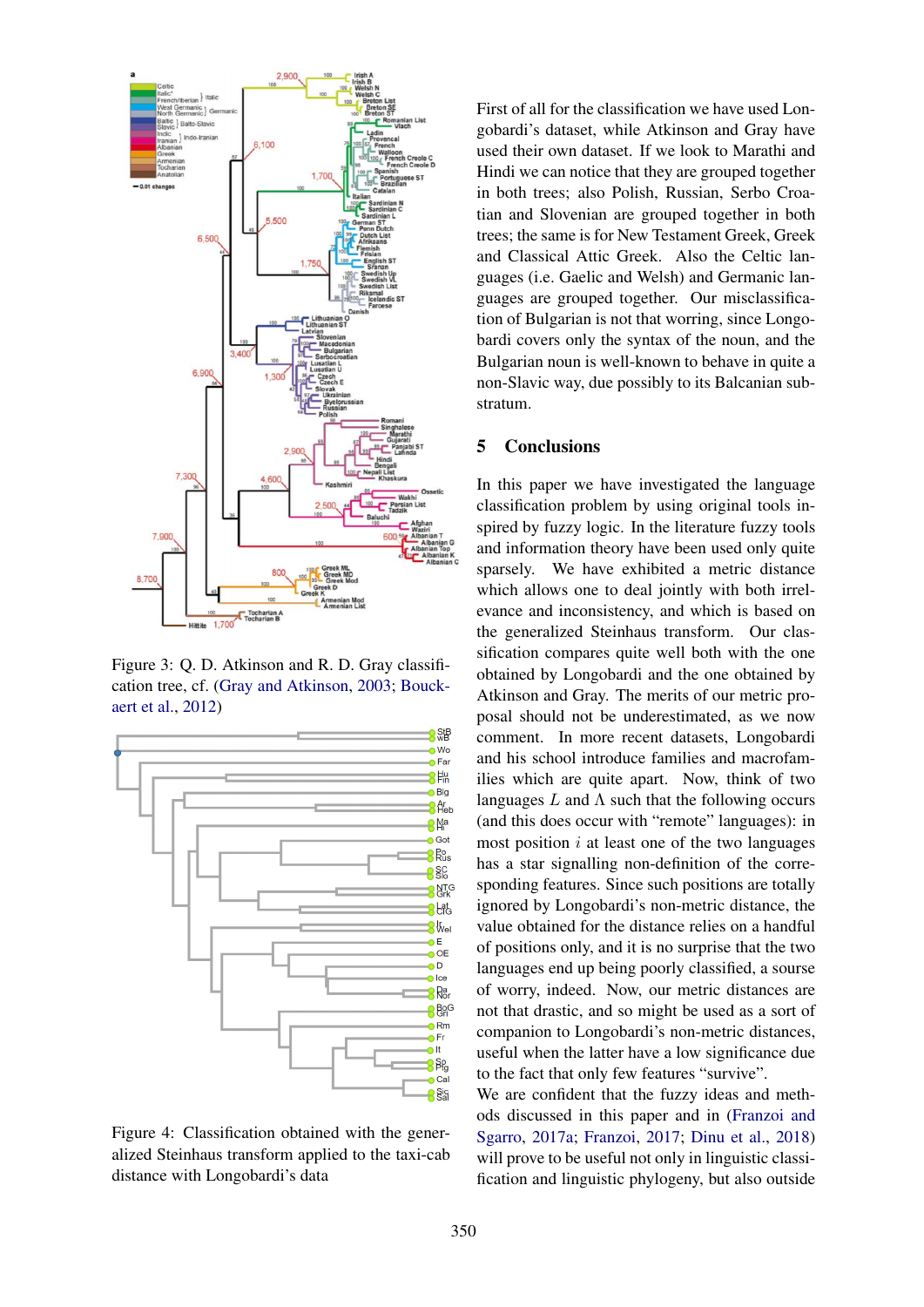linguistic, first of all in coding theory cf. [\(Franzoi](#page-7-1) [and Sgarro,](#page-7-1) [2017a\)](#page-7-1), or even in bioinformatics.

Irrelevance and inconsistency appear to be features which are dealt with quite sparsely, if ever, outside Longobardi's school; actually, these flexible features might prove to be quite useful not only in linguistic classification phylogeny, cf. [\(Franzoi](#page-7-1) [and Sgarro,](#page-7-1) [2017a,](#page-7-1)[b\)](#page-7-2), but also in the investigation of the history of texts. So far, we are just providing technical tools to be used in Longobardi's research, which, in its turn, is methodically matched with the *current state of the art*, cf. [\(Bortolussi](#page-6-3) [et al.,](#page-6-3) [2011;](#page-6-3) [Longobardi et al.,](#page-7-7) [2016,](#page-7-7) [2013,](#page-7-8) [2015;](#page-7-9) [Longobardi,](#page-7-13) [2017;](#page-7-13) [Kazakov et al.,](#page-7-14) [2017\)](#page-7-14).

### <span id="page-6-4"></span>Table 1: Longobardi original data

| $\kappa$ , $ Sic Cal $ It $ Sal Sp F\Gamma Prg Rm Lat CIG NG BoG Gri Grk Got OE E D Da Ice Nor$ |  |
|-------------------------------------------------------------------------------------------------|--|

| 1.         | 1                        | 1                        | 1                          | 1                  | 1                          | 1                    | 1                          | 1                   | 1                                | 1                                    | 1                   | 1                              | 1                              | 1                              | 1                                | 1                                | 1                          | $\mathbf{1}$             | $\mathbf{1}$               | 1                                | 1                                    |
|------------|--------------------------|--------------------------|----------------------------|--------------------|----------------------------|----------------------|----------------------------|---------------------|----------------------------------|--------------------------------------|---------------------|--------------------------------|--------------------------------|--------------------------------|----------------------------------|----------------------------------|----------------------------|--------------------------|----------------------------|----------------------------------|--------------------------------------|
| 2.         | 1                        | 1                        | 1                          | 1                  | 1                          | 1                    | 1                          | 1                   | 1                                | 1                                    | 1                   | 1                              | 1                              | 1                              | 1                                | 1                                | 1                          | 1                        | $\mathbf{1}$               | 1                                | 1                                    |
| 3.         | 1                        | 1                        | 1                          | 1                  | 1                          | 1                    | 1                          | 1                   | 1                                | 1                                    | 1                   | 1                              | $\mathbf{1}$                   | 1                              | 1                                | 1                                | 1                          | 1                        | 1                          | 1                                | 1                                    |
| 4.         | $\bf{0}$                 | $\overline{0}$           | $\overline{0}$             | 0                  | $\overline{0}$             | $\bf{0}$             | $\bf{0}$                   | $\bf{0}$            | $\bf{0}$                         | $\boldsymbol{0}$                     | $\overline{0}$      | $\overline{0}$                 | $\overline{0}$                 | $\overline{0}$                 | $\overline{0}$                   | $\overline{0}$                   | $\bf{0}$                   | $\bf{0}$                 | $\bf{0}$                   | $\overline{0}$                   | $\boldsymbol{0}$                     |
| 5.         | 1                        | 1                        | 1                          | 1                  | 1                          | 1                    | 1                          | 1                   | 1                                | 1                                    | 1                   | 1                              | 1                              | 1                              | 1                                | 1                                | 1                          | 1                        | 1                          | 1                                | 1                                    |
| 6.         | 1                        | 1                        | $\mathbf{1}$               | 1                  | 1                          | 0                    | 1                          | 1                   | 1                                | 1                                    | 1                   | 1                              | $\mathbf{1}$                   | 1                              | 1                                | 1                                | 1                          | 1                        | 1                          | $\mathbf{1}$                     | 1                                    |
| 7.         | 1                        | 1                        | 1                          | 1                  | 1                          | 1                    | 1                          | 1                   | $\mathbf{0}$                     | 1                                    | 1                   | 1                              | 1                              | 1                              | 1                                | 1                                | 1                          | 1                        | 1                          | 1                                | 1                                    |
| 8.         | 1                        | 1                        | 1                          | 1                  | 1                          | 1                    | 1                          | 1                   | *<br>*                           | 1                                    | 1                   | 1                              | 1                              | 1                              | $\bf{0}$<br>*                    | 1                                | 1                          | 1                        | $\mathbf{1}$               | 1                                | 1                                    |
| 9.<br>10.  | $\mathbf{1}$<br>$\bf{0}$ | $\mathbf{1}$<br>$\bf{0}$ | $\mathbf{1}$<br>$\bf{0}$   | 1<br>$\bf{0}$      | 1<br>$\overline{0}$        | 1<br>*               | 1<br>$\overline{0}$        | 1<br>$\overline{0}$ | $\bf{0}$                         | 1<br>$\bf{0}$                        | 1<br>$\overline{0}$ | 1<br>$\overline{0}$            | 1<br>$\overline{0}$            | 1<br>$\overline{0}$            | $\overline{0}$                   | $\overline{0}$<br>$\mathbf{0}$   | $\overline{0}$<br>$\bf{0}$ | $\mathbf{0}$<br>$\bf{0}$ | $\overline{0}$<br>$\bf{0}$ | $\overline{0}$<br>$\overline{0}$ | $\boldsymbol{0}$<br>$\boldsymbol{0}$ |
| 11.        | $\mathbf{0}$             | $\overline{0}$           | $\mathbf{0}$               | 0                  | 0                          | $\mathbf{0}$         | $\mathbf{0}$               | $\overline{0}$      | š.                               | $\overline{0}$                       | $\overline{0}$      | $\overline{0}$                 | $\overline{0}$                 | $\overline{0}$                 | š.                               | $\overline{0}$                   | $\overline{0}$             | $\overline{0}$           | $\overline{0}$             | $\mathbf{0}$                     | $\bf{0}$                             |
| 12.        | $\bf{0}$                 | $\overline{0}$           | $\bf{0}$                   | $\mathbf{0}$       | $\overline{0}$             | $\bf{0}$             | $\overline{0}$             | 1                   | *                                | $\overline{0}$                       | $\overline{0}$      | $\overline{0}$                 | $\overline{0}$                 | $\mathbf{0}$                   | *                                | $\overline{0}$                   | $\bf{0}$                   | $\mathbf{0}$             | 1                          | 1                                | $\mathbf{1}$                         |
| 13.        | \$                       | \$                       | *                          | ż                  | ż                          | ż                    | š.                         | s.                  | \$                               | \$                                   | ż                   | š.                             | š.                             | ż                              | š.                               | š.                               | ×                          | \$                       | $\overline{0}$             | $\mathbf{1}$                     | $\mathbf{1}$                         |
| 14.        | 0                        | 0                        | 0                          | 0                  | 0                          | 0                    | 0                          | 0                   | \$                               | 0                                    | 0                   | $\mathbf{0}$                   | $\mathbf{0}$                   | $\mathbf{0}$                   | *                                | $\bf{0}$                         | 0                          | 0                        | $\bf{0}$                   | $\mathbf{0}$                     | $\boldsymbol{0}$                     |
| 15.        | 0                        | $\bf{0}$                 | $\mathbf{0}$               | 0                  | $\bf{0}$                   | 0                    | 0                          | $\bf{0}$            | 0                                | 0                                    | 0                   | 0                              | 0                              | 0                              | 0                                | 0                                | 0                          | 0                        | 0                          | $\bf{0}$                         | $\boldsymbol{0}$                     |
| 16.        | 1                        | 1                        | 1                          | 1                  | 1                          | 1                    | 1                          | 1                   | 1                                | 1                                    | 1                   | 1                              | 1                              | 1                              | 1                                | 1                                | 1                          | 1                        | 1                          | 1                                | 1                                    |
| 17.        | 0                        | 0                        | $\overline{0}$             | $\mathbf{0}$       | $\mathbf{0}$               | 0<br>\$              | $\bf{0}$                   | $\mathbf{0}$        | 0<br>\$                          | $\mathbf{0}$                         | 0                   | $\mathbf{0}$                   | $\mathbf{0}$                   | $\mathbf{0}$                   | $\mathbf{0}$<br>*                | $\mathbf{0}$                     | 0                          | $\mathbf{0}$             | $\mathbf{0}$               | $\mathbf{0}$                     | $\boldsymbol{0}$                     |
| 18.<br>19. | 1<br>*                   | $\mathbf{1}$<br>*        | $\mathbf{1}$<br>*          | $\mathbf{1}$<br>\$ | $\mathbf{1}$<br>\$         | *                    | $\mathbf{1}$<br>\$         | 1<br>*              | *                                | $\overline{0}$<br>*                  | $\overline{0}$<br>* | $\mathbf{1}$<br>$\ast$         | $\mathbf{1}$<br>*              | 1<br>\$                        | *                                | $\overline{0}$<br>\$             | $\mathbf{1}$<br>$\ast$     | 1<br>*                   | $\mathbf{1}$<br>$\ast$     | $\overline{0}$<br>\$             | 1<br>÷                               |
| 20.        | 0                        | $\bf{0}$                 | $\bf{0}$                   | 0                  | $\mathbf{1}$               | 0                    | 1                          | \$                  | \$                               | 1                                    | 1                   | $\overline{0}$                 | $\overline{0}$                 | $\overline{0}$                 | \$                               | ş.                               | ś.                         | š.                       | š.                         | ż                                | ş                                    |
| 21.        | 1                        | 1                        | 1                          | 1                  | 1                          | 1                    | 1                          | 1                   | 1                                | 1                                    | 1                   | 1                              | 1                              | 1                              | 1                                | 1                                | 1                          | 1                        | 1                          | 1                                | 1                                    |
| 22.        | 1                        | 1                        | 1                          | 1                  | 1                          | 1                    | 1                          | 1                   | 1                                | 1                                    | 1                   | 1                              | 1                              | 1                              | 1                                | 1                                | 0                          | 1                        | 1                          | 1                                | 1                                    |
| 23.        | 1                        | 1                        | 1                          | 1                  | 1                          | 1                    | 1                          | 1                   | 1                                | 1                                    | 1                   | 1                              | 1                              | 1                              | 1                                | 1                                | 0                          | 0                        | 1                          | 1                                | 1                                    |
| 24.        | *                        | *                        | *                          | \$                 | \$                         | \$                   | \$                         | *                   | *                                | *                                    | \$                  | \$                             | \$                             | \$                             | *                                | 1                                | ×                          | 1                        | 1                          | 1                                | 1                                    |
| 25.        | 1                        | 1                        | 1                          | 1                  | 1                          | 1                    | 1                          | 1                   | 1                                | 1                                    | 1                   | 1                              | 1                              | 1                              | 1                                | 1                                | 1                          | 1                        | $\mathbf{1}$               | 1                                | 1                                    |
| 26.        | *                        | *                        | *                          | *                  | *                          | *                    | *                          | *                   | *                                | \$                                   | *                   | *                              | *                              | *                              | *                                | \$                               | $\ast$                     | *                        | $\ast$                     | *                                | *                                    |
| 27.        | 1                        | $\mathbf{1}$             | $\mathbf{1}$               | 1                  | $\mathbf{1}$               | $\mathbf{1}$         | $\mathbf{1}$               | 1<br>$\overline{0}$ | 1<br>$\overline{0}$              | 1                                    | 1<br>$\overline{0}$ | $\mathbf{1}$<br>$\overline{0}$ | $\mathbf{1}$<br>$\overline{0}$ | $\mathbf{1}$<br>$\overline{0}$ | $\overline{0}$<br>$\overline{0}$ | $\overline{0}$<br>$\overline{0}$ | $\overline{0}$             | $\bf{0}$                 | $\overline{0}$             | $\overline{0}$                   | $\bf{0}$                             |
| 28.<br>29. | $\bf{0}$<br>1            | $\bf{0}$<br>1            | $\bf{0}$<br>1              | 0<br>1             | $\mathbf{0}$<br>1          | 0<br>1               | 0<br>1                     | $\bf{0}$            | 1                                | $\mathbf{0}$<br>1                    | $\overline{0}$      | $\overline{0}$                 | $\bf{0}$                       | $\overline{0}$                 | $\bf{0}$                         | $\overline{0}$                   | $\bf{0}$<br>1              | $\bf{0}$<br>1            | $\bf{0}$<br>$\mathbf{1}$   | $\mathbf{0}$<br>1                | $\bf{0}$<br>$\mathbf{1}$             |
| 30.        | 0                        | $\bf{0}$                 | $\bf{0}$                   | 0                  | 0                          | 0                    | 0                          | *                   | 1                                | 1                                    | ż                   | s.                             | š.                             | ż                              | š.                               | š.                               | $\bf{0}$                   | 0                        | $\bf{0}$                   | $\mathbf{0}$                     | $\bf{0}$                             |
| 31.        | 1                        | 1                        | 1                          | 1                  | 1                          | 1                    | 1                          | $\ast$              | 1                                | 1                                    | \$                  | \$                             | *                              | \$                             | *                                | \$                               | 1                          | 1                        | 1                          | 1                                | $\mathbf{1}$                         |
| 32.        | 0                        | 1                        | $\mathbf{0}$               | 0                  | 0                          | 0                    | 0                          | $\bf{0}$            | \$                               | \$                                   | 1                   | 1                              | 1                              | 1                              | 1                                | 1                                | 0                          | 1                        | 0                          | 1                                | $\boldsymbol{0}$                     |
| 33.        | $\bf{0}$                 | $\mathbf{0}$             | 0                          | $\mathbf{0}$       | $\mathbf{0}$               | $\mathbf{0}$         | $\bf{0}$                   | $\mathbf{0}$        | $\mathbf{0}$                     | $\mathbf{0}$                         | 0                   | $\mathbf{0}$                   | $\bf{0}$                       | $\mathbf{0}$                   | $\bf{0}$                         | $\bf{0}$                         | $\bf{0}$                   | $\mathbf{0}$             | $\mathbf{0}$               | $\mathbf{0}$                     | $\overline{0}$                       |
| 34.        | $\bf{0}$                 | $\mathbf{0}$             | $\overline{0}$             | $\mathbf{0}$       | 1                          | 1                    | *                          | $\mathbf{0}$        | *                                | $\mathbf{0}$                         | 0                   | $\mathbf{0}$                   | $\overline{0}$                 | $\mathbf{0}$                   | *                                | \$                               | 米                          | *                        | *                          | \$                               | \$                                   |
| 35.        | 1                        | 1                        | 1                          | 1                  | 1                          | 1                    | 1                          | 1                   | 1                                | 1                                    | 1                   | $\mathbf{0}$                   | $\bf{0}$                       | $\mathbf{0}$                   | 1                                | 1                                | 米                          | 1                        | 1                          | 1                                | 1                                    |
| 36.<br>37. | 0<br>$\bf{0}$            | $\bf{0}$<br>$\bf{0}$     | $\bf{0}$<br>$\overline{0}$ | 0<br>0             | $\bf{0}$<br>$\overline{0}$ | $\bf{0}$<br>$\bf{0}$ | $\bf{0}$<br>$\overline{0}$ | *<br>$\mathbf{0}$   | $\bf{0}$<br>$\overline{0}$       | $\boldsymbol{0}$<br>$\boldsymbol{0}$ | *<br>$\overline{0}$ | $\ast$<br>$\ast$               | *<br>\$                        | \$<br>\$                       | *<br>$\overline{0}$              | *<br>$\mathbf{0}$                | *<br>$\bf{0}$              | $\bf{0}$<br>0            | $\bf{0}$<br>$\bf{0}$       | $\bf{0}$<br>$\overline{0}$       | $\boldsymbol{0}$<br>$\bf{0}$         |
| 38.        | 0                        | $\overline{0}$           | $\mathbf{0}$               | $\overline{0}$     | $\overline{0}$             | $\bf{0}$             | $\overline{0}$             | $\overline{0}$      | $\bf{0}$                         | $\bf{0}$                             | $\overline{0}$      | $\mathbf{0}$                   | $\overline{0}$                 | $\overline{0}$                 | $\overline{0}$                   | $\overline{0}$                   | $\bf{0}$                   | $\mathbf{0}$             | $\bf{0}$                   | $\overline{0}$                   | $\boldsymbol{0}$                     |
| 39.        | *                        | \$                       | \$                         | \$                 | \$                         | \$                   | \$                         | *                   | 1                                | 1                                    | $\mathbf{1}$        | \$                             | \$                             | ż                              | 1                                | 1                                | 米                          | $\ast$                   | \$                         | $\mathbf{1}$                     | \$                                   |
| 40.        | $\bf{0}$                 | $\bf{0}$                 | $\bf{0}$                   | $\mathbf{0}$       | 1                          | 0                    | $\bf{0}$                   | 1                   | 1                                | 1                                    | 1                   | $\mathbf{0}$                   | $\bf{0}$                       | 1                              | 1                                | $\overline{0}$                   | 0                          | 0                        | 0                          | $\mathbf{0}$                     | $\boldsymbol{0}$                     |
| 41.        | 1                        | 1                        | 1                          | 1                  | 1                          | 1                    | 1                          | 1                   | *                                | $\bf{0}$                             | 0                   | 1                              | 1                              | $\mathbf{0}$                   | *                                | 1                                | 1                          | 1                        | 1                          | *                                | $\mathbf{1}$                         |
| 42.        | $\bf{0}$                 | $\mathbf{0}$             | $\overline{0}$             | 0                  | $\mathbf{0}$               | $\mathbf{0}$         | $\bf{0}$                   | $\overline{0}$      | $\mathbf{0}$                     | $\overline{0}$                       | $\overline{0}$      | $\mathbf{0}$                   | $\bf{0}$                       | $\mathbf{0}$                   | $\bf{0}$                         | $\bf{0}$                         | $\bf{0}$                   | $\mathbf{0}$             | $\mathbf{0}$               | $\mathbf{0}$                     | $\overline{0}$                       |
| 43.        | $\bf{0}$                 | $\mathbf{0}$             | $\overline{0}$             | $\mathbf{0}$       | $\mathbf{0}$               | 0                    | $\bf{0}$                   | $\mathbf{0}$        | $\mathbf{0}$                     | $\mathbf{0}$                         | 0                   | $\mathbf{0}$                   | $\bf{0}$                       | $\mathbf{0}$                   | $\bf{0}$                         | $\mathbf{0}$                     | $\bf{0}$                   | $\mathbf{0}$             | 0                          | $\mathbf{0}$                     | $\boldsymbol{0}$                     |
| 44.        | 1                        | 1                        | $\bf{0}$                   | 1                  | $\mathbf{0}$               | $\mathbf{0}$         | $\bf{0}$                   | $\mathbf{0}$        | $\mathbf{0}$                     | $\mathbf{0}$                         | 0                   | 1                              | 1                              | $\mathbf{0}$                   | $\bf{0}$                         | $\bf{0}$                         | $\overline{0}$             | 0                        | 0                          | $\mathbf{0}$                     | $\bf{0}$                             |
| 45.        | *<br>\$                  | *<br>\$                  | $\mathbf{1}$<br>\$         | *<br>ş.            | $\mathbf{1}$<br>\$         | $\mathbf{1}$<br>\$   | $\mathbf{1}$<br>\$         | 1<br>*              | $\overline{0}$                   | $\overline{0}$                       | $\overline{0}$      | $\ast$<br>\$                   | *<br>\$                        | $\overline{0}$                 | $\overline{0}$                   | $\mathbf{0}$                     | $\overline{0}$             | $\mathbf{0}$             | $\overline{0}$             | $\overline{0}$                   | $\bf{0}$                             |
| 46.<br>47. | š.                       | \$                       | ş.                         | ÷                  | \$                         | \$                   | ş.                         | ķ.                  | $\overline{0}$<br>$\overline{0}$ | $\bf{0}$<br>$\overline{0}$           | $\overline{0}$<br>1 | š.                             | š.                             | $\overline{0}$<br>1            | $\overline{0}$<br>1              | $\overline{0}$<br>1              | $\bf{0}$<br>×              | $\bf{0}$<br>1            | $\bf{0}$<br>š.             | $\overline{0}$<br>1              | $\overline{0}$<br>\$                 |
| 48.        | *                        | \$                       | *                          | ż                  | \$                         | ź.                   | *                          | *                   | 1                                | 1                                    | \$                  | *                              | *                              | \$                             | \$                               | \$                               | $\bf{0}$                   | $\ast$                   | $\overline{0}$             | \$                               | $\bf{0}$                             |
| 49.        | sk.                      | \$                       | \$                         | \$                 | \$                         | \$                   | \$                         | \$                  | 1                                | 1                                    | 1                   | \$                             | \$                             | 1                              | 1                                | $\bf{0}$                         | $\bf{0}$                   | 0                        | 0                          | 0                                | $\overline{0}$                       |
| 50.        | *                        | \$                       | \$                         | ż                  | ż                          | ż                    | š.                         | *                   | \$                               | \$                                   | \$                  | s)                             | \$                             | \$                             | \$                               | $\bf{0}$                         | $\bf{0}$                   | 0                        | $\mathbf{0}$               | $\mathbf{0}$                     | $\bf{0}$                             |
| 51.        | 0                        | 0                        | $\bf{0}$                   | 0                  | 0                          | $\mathbf{0}$         | $\bf{0}$                   | $\mathbf{0}$        | \$                               | 1                                    | 1                   | $\mathbf{0}$                   | $\bf{0}$                       | 1                              | 1                                | \$                               | $\overline{0}$             | $\ast$                   | $\ast$                     | \$                               | \$                                   |
| 52.        | 0                        | $\overline{0}$           | $\bf{0}$                   | 0                  | 0                          | 0                    | 0                          | 0                   | $\mathbf{0}$                     | $\mathbf{0}$                         | $\overline{0}$      | $\mathbf{0}$                   | $\bf{0}$                       | 0                              | $\bf{0}$                         | 0                                | $\bf{0}$                   | *                        | \$                         | \$                               | *                                    |
| 53.        | *                        | *                        | $\mathbf{1}$               | *                  | $\mathbf{1}$               | $\mathbf{1}$         | $\mathbf{1}$               | 1                   | $\overline{0}$                   | $\mathbf{0}$                         | $\overline{0}$      | \$                             | *                              | $\overline{0}$                 | \$                               | $\mathbf{1}$                     | 1                          | $\mathbf{1}$             | $\mathbf{1}$               | 1                                | 1                                    |

### <span id="page-6-5"></span>Table 2: Longobardi original data

| ft.        | Blg                              | $\bf SC$          | Slo            | P <sub>0</sub>           | Rus            | Ir                   | Wel                  | Far                                | Ma                  | $\mathbf{Hi}$                | Ar                   | Heb                          | Hu                             | Fin                  | <b>StB</b>     | wB             | <b>Wo</b>            |
|------------|----------------------------------|-------------------|----------------|--------------------------|----------------|----------------------|----------------------|------------------------------------|---------------------|------------------------------|----------------------|------------------------------|--------------------------------|----------------------|----------------|----------------|----------------------|
| 1.         | 1                                | 1                 | 1              | 1                        | 1              | 1                    | 1                    | 1                                  | 1                   | 1                            | 1                    | 1                            | 1                              | 1                    | 1              | $\mathbf{1}$   | 1                    |
| 2.         | 1                                | 1                 | 1              | 1                        | l              | 1                    | 1                    | $\mathbf{1}$                       | 1                   | $\mathbf{1}$                 | 1                    | 1                            | 1                              | 1                    | 1              | $\mathbf{1}$   | $\mathbf{1}$         |
| 3.         | 1                                | 1                 | 1              | 1                        | 1              | 1                    | 1                    | $\overline{0}$                     | 1                   | $\mathbf{1}$                 | 1                    | 1                            | $\overline{0}$                 | $\overline{0}$       | $\overline{0}$ | 1              | $\mathbf{1}$         |
| 4.         | $\overline{0}$                   | $\overline{0}$    | $\overline{0}$ | 0                        | $\overline{0}$ | $\overline{0}$       | $\overline{0}$       | $\boldsymbol{0}$                   | $\overline{0}$      | $\overline{0}$               | $\mathbf{0}$         | $\overline{0}$               | $\overline{0}$                 | $\overline{0}$       | 1              | $\mathbf{1}$   | $\mathbf{1}$         |
| 5.         | 1                                | 1                 | 1              | 1                        | 1              | 1                    | 1                    | 1                                  | 1                   | 1                            | 1                    | 1                            | 1                              | 1                    | 0              | $\overline{0}$ | $\overline{0}$       |
| 6.         | 1                                | 1                 | 1              | 1                        | $\mathbf{1}$   | 1                    | 1                    | 1                                  | 1                   | $\mathbf{1}$                 | 1                    | $\mathbf{1}$                 | $\mathbf{1}$                   | 1                    | s).            | ģ.             | ś.                   |
| 7.         | 1                                | 0                 | $\overline{0}$ | 0                        | 0              | 1                    | 1                    | $\overline{0}$                     | $\theta$            | $\mathbf{0}$                 | 1                    | $\mathbf{1}$                 | l                              | $\overline{0}$       | $\bf{0}$       | $\overline{0}$ | $\mathbf{1}$         |
| 8.         | 1                                | ş.                | s).            | ś.                       | s).            | $\mathbf{1}$         | 1                    | ×                                  | s).                 | s).                          | 1                    | $\mathbf{1}$                 | 1                              | ş                    | s).            | ş.             | $\mathbf{1}$         |
| 9.         | 1                                | \$                | 米              | *                        | *              | $\overline{0}$       | 0                    | *                                  | *                   | *                            | 1                    | 1                            | 1                              | \$                   | *              | ×              | \$                   |
| 10.        | $\overline{0}$                   | $\overline{0}$    | $\overline{0}$ | 0                        | $\mathbf{0}$   | $\overline{0}$       | $\overline{0}$       | $\boldsymbol{0}$                   | $\overline{0}$      | $\bf{0}$                     | $\overline{0}$       | $\overline{0}$               | $\overline{0}$                 | 1                    | s).            | \$             | \$                   |
| 11.        | $\overline{0}$                   | ģ.                | s).            | ś.                       | s).            | $\overline{0}$       | $\overline{0}$       | \$                                 | ś.                  | s).                          | $\overline{0}$       | $\overline{0}$               | $\overline{0}$                 | ×                    | $\bf{0}$       | $\mathbf{1}$   | $\mathbf{1}$         |
| 12.        | 1                                | \$                | \$             | 枣                        | \$             | $\boldsymbol{0}$     | 0                    | ×                                  | \$                  | \$                           | 0                    | $\mathbf{0}$                 | 0                              | \$                   | *              | \$             | 0                    |
| 13.        | *                                | ×                 | $\frac{1}{2}$  | 米                        | 米              | *                    | ×                    | *                                  | 米                   | s).                          | \$                   | ŵ                            | ×                              | ş.                   | s).            | ×              | \$                   |
| 14.        | $\overline{0}$                   | ×                 | s).            | ś.                       | s).            | $\overline{0}$       | $\overline{0}$       | *                                  | ŵ                   | s).                          | 1                    | $\overline{0}$               | $\overline{0}$                 | ş.                   | s).            | \$             | $\mathbf{1}$         |
| 15.        | $\overline{0}$                   | $\overline{0}$    | $\overline{0}$ | 0                        | $\overline{0}$ | $\overline{0}$       | $\mathbf{0}$         | $\mathbf{0}$                       | 0                   | $\overline{0}$               | $\mathbf{1}$         | $\mathbf{0}$                 | $\overline{0}$                 | $\overline{0}$       | s).            | ş.             | 4                    |
| 16.        | 1                                | 1                 | 1              | 1                        | 1              | 1                    | 0                    | $\bf{0}$                           | 1                   | 1                            | 1                    | 1                            | $\overline{0}$                 | 0                    | *              | ×              | \$                   |
| 17.        | $\bf{0}$                         | $\bf{0}$          | $\bf{0}$       | 0                        | 0              | $\bf{0}$             | 0                    | 1                                  | 1<br>ŵ              | 1<br>s).                     | $\bf{0}$             | $\mathbf{0}$                 | 1<br>ģ.                        | $\overline{0}$<br>ş. | $\bf{0}$       | $\bf{0}$       | 1                    |
| 18.        | $\overline{0}$<br>\$             | ×<br>ģ.           | s).<br>ş.      | ŵ<br>ś.                  | 米<br>\$        | $\overline{0}$<br>ş. | $\overline{0}$<br>ş. | *                                  |                     |                              | $\overline{0}$<br>ş. | $\mathbf{0}$<br>ş.           |                                | ş                    | s).<br>s).     | ×<br>ş.        | \$                   |
| 19.        | *                                | ×                 | s).            | ś.                       | \$             | *                    | ×                    | $\mathbf{1}$<br>*                  | $\bf{0}$<br>ŵ       | $\mathbf{0}$<br>s).          |                      |                              | $\overline{0}$                 | \$                   |                |                | $\bf{0}$<br>\$       |
| 20.        |                                  |                   |                |                          |                |                      |                      |                                    |                     |                              | $\mathbf{0}$         | $\mathbf{0}$                 | $\overline{0}$                 |                      | 1              | 1              |                      |
| 21.<br>22. | 1                                | 1                 | 1              | 1                        | 1              | 1                    | 1                    | 1                                  | 1                   | 1                            | 1                    | 1                            | 1                              | 1<br>1               | 1<br>s).       | 1<br>ş.        | $\overline{0}$<br>\$ |
| 23.        | 1<br>1                           | 1<br>$\mathbf{1}$ | 1<br>1         | 1<br>1                   | 1<br>1         | 1<br>$\mathbf{1}$    | 0<br>$\bf{0}$        | $\overline{0}$<br>$\boldsymbol{0}$ | 1<br>1              | $\mathbf{1}$<br>$\mathbf{1}$ | 1<br>1               | $\mathbf{1}$<br>$\mathbf{1}$ | $\overline{0}$<br>1            | 1                    |                | $\mathbf{1}$   | 1                    |
| 24.        | \$                               | ×                 | \$             | \$                       | \$             | $\mathbf{0}$         | ×                    | *                                  | ×                   | *                            | \$                   | \$                           | \$                             | \$                   | 1<br>\$        | ×              | \$                   |
| 25.        | 1                                | 1                 | 1              | 1                        | 1              | 1                    | 1                    | 1                                  | 0                   | $\overline{0}$               | 1                    | $\mathbf{1}$                 | 1                              | 1                    | $\mathbf{0}$   | $\overline{0}$ | 1                    |
| 26.        | s).                              | ź.                | sk.            | ś.                       | s).            | s).                  | ś.                   | \$                                 | 1                   | 1                            | ş                    | 4                            | ş                              | ş.                   | $\overline{0}$ | $\overline{0}$ | ś.                   |
| 27.        | $\overline{0}$                   | $\overline{0}$    | $\overline{0}$ | $\overline{0}$           | $\overline{0}$ | $\overline{0}$       | $\bf{0}$             | $\boldsymbol{0}$                   | 1                   | $\mathbf{1}$                 | 1                    | $\mathbf{0}$                 | $\overline{0}$                 | $\overline{0}$       | $\mathbf{0}$   | $\bf{0}$       | \$                   |
| 28.        | $\bf{0}$                         | 0                 | $\mathbf{0}$   | 0                        | $\bf{0}$       | $\mathbf{0}$         | 0                    | $\bf{0}$                           | 0                   | $\boldsymbol{0}$             | 1                    | 1                            | $\overline{0}$                 | $\bf{0}$             | 1              | $\mathbf{1}$   | \$                   |
| 29.        | $\mathbf{1}$                     | 0                 | $\mathbf{0}$   | 0                        | $\overline{0}$ | $\mathbf{1}$         | 1                    | 1                                  | 1                   | 1                            | 1                    | 1                            | $\overline{0}$                 | $\overline{0}$       | 1              | $\mathbf{1}$   | $\boldsymbol{0}$     |
| 30.        | $\overline{0}$                   | ģ.                | ş.             | \$                       | ş.             | $\overline{0}$       | 0                    | $\overline{0}$                     | $\theta$            | $\bf{0}$                     | $\overline{0}$       | $\overline{0}$               | ş.                             | ×                    | $\bf{0}$       | $\overline{0}$ | ş.                   |
| 31.        | 1                                | ģ.                | s).            | \$                       | s).            | $\mathbf{1}$         | 1                    | $\mathbf{1}$                       | \$                  | ş.                           | 1                    | $\mathbf{1}$                 | \$                             | ģ.                   | ş.             | ş.             | \$                   |
| 32.        | $\bf{0}$                         | 1                 | 1              | 1                        | 1              | 1                    | 1                    | 1                                  | $\mathbf{0}$        | $\mathbf{0}$                 | 1                    | 1                            | $\overline{0}$                 | $\overline{0}$       | $\bf{0}$       | $\overline{0}$ | 1                    |
| 33.        | $\overline{0}$                   | $\overline{0}$    | $\overline{0}$ | 0                        | $\overline{0}$ | $\overline{0}$       | 0                    | $\overline{0}$                     | $\overline{0}$      | $\mathbf{0}$                 | $\overline{0}$       | $\overline{0}$               | $\mathbf{1}$                   | 1                    | $\bf{0}$       | $\bf{0}$       | $\overline{0}$       |
| 34.        | $\overline{0}$                   | ģ.                | ş.             | ś.                       | ş.             | $\mathbf{1}$         | 1                    | ş.                                 | ş.                  | s).                          | $\overline{0}$       | $\overline{0}$               | $\overline{0}$                 | ×                    | s).            | ş.             | $\overline{0}$       |
| 35.        | 1                                | 1                 | 1              | 1                        | 1              | $\mathbf{0}$         | 枣                    | *                                  | 1                   | 1                            | $\bf{0}$             | $\mathbf{0}$                 | ×                              | 0                    | *              | ×              | $\mathbf{0}$         |
| 36.        | $\overline{0}$                   | ×                 | s).            | ŵ                        | *              | $\overline{0}$       | 枣                    | *                                  | 1                   | 1                            | ×                    | ŵ                            | ģ.                             | ş,                   | s).            | ×              | ×                    |
| 37.        | $\mathbf{1}$                     | 1                 | 1              | 0                        | $\mathbf{1}$   | *                    | $\overline{0}$       | $\overline{0}$                     | $\overline{0}$      | $\overline{0}$               | ×                    | ś.                           | \$                             | \$                   | $\overline{0}$ | $\bf{0}$       | \$                   |
| 38.        | $\overline{0}$                   | $\overline{0}$    | $\overline{0}$ | $\overline{0}$           | $\overline{0}$ | $\overline{0}$       | $\overline{0}$       | $\overline{0}$                     | $\overline{0}$      | $\overline{0}$               | 1                    | $\mathbf{1}$                 | ş                              | ş                    | $\overline{0}$ | $\overline{0}$ | ś.                   |
| 39.        | 1                                | 1                 | 1              | 1                        | 1              | $\mathbf{0}$         | 0                    | 1                                  | 1                   | 1                            | 1                    | 0                            | 1                              | 1                    | 1              | $\bf{0}$       | 1                    |
| 40.        | $\bf{0}$                         | $\mathbf{0}$      | $\bf{0}$       | 0                        | 0              | *                    | 米                    | $\overline{0}$                     | 0                   | $\bf{0}$                     | 1                    | ŵ                            | $\overline{0}$                 | $\overline{0}$       | 0              | ×              | $\mathbf{0}$         |
| 41.        | 1                                | ×                 | \$             | \$                       | ×              | *                    | ×                    | *                                  | ×                   | *                            | $\overline{0}$       | ş                            | $\overline{0}$                 | \$                   | $\mathbf{1}$   | ×              | 1                    |
| 42.        | $\mathbf{0}$                     | $\bf{0}$          | $\mathbf{0}$   | 0                        | $\mathbf{0}$   | $\mathbf{0}$         | $\mathbf{0}$         | $\boldsymbol{0}$                   | $\mathbf{0}$        | $\bf{0}$                     | 1                    | 1                            | $\overline{0}$                 | $\bf{0}$             | $\mathbf{0}$   | $\bf{0}$       | $\overline{0}$       |
| 43.        | 0                                | 0                 | $\bf{0}$       | 0                        | 0              | 0                    | 0                    | 1                                  | 0                   | $\mathbf{0}$                 | \$                   | \$                           | 0                              | $\bf{0}$             | 0              | 0              | $\mathbf{0}$         |
| 44.        | $\overline{0}$                   | $\bf{0}$          | $\bf{0}$       | 0                        | $\overline{0}$ | 1                    | 1                    | \$                                 | 0                   | $\mathbf{0}$                 | ģ.                   | ŵ                            | $\overline{0}$                 | $\overline{0}$       | s).            | ģ.             | ş.                   |
| 45.        | $\overline{0}$                   | $\mathbf{0}$      | $\overline{0}$ | 0                        | $\overline{0}$ | *                    | 米                    | *                                  | $\theta$            | $\theta$                     | ×                    | ŵ                            | $\overline{0}$                 | $\overline{0}$       | s).            | ģ.             | ŵ                    |
| 46.        | $\bf{0}$                         | $\bf{0}$          | $\mathbf{0}$   | $\bf{0}$                 | $\overline{0}$ | \$                   | \$<br>ŵ              | \$                                 | $\overline{0}$<br>ŵ | $\mathbf{0}$<br>s).          | \$                   | \$<br>ŵ                      | $\overline{0}$                 | $\overline{0}$<br>ş. | ş              | \$             | \$                   |
| 47.        | *                                | 1<br>ģ.           | 1<br>s).       | 1<br>ŵ                   | 1<br>s).       | \$<br>sk.            | ŵ                    | \$<br>s).                          |                     |                              | ×<br>ş.              | ŵ                            | \$                             |                      | *<br>s).       | ×<br>ģ.        | 1<br>ŵ               |
| 48.<br>49. | 1                                | $\Omega$          | $\Omega$       |                          | $\theta$       | s).                  | ŵ                    | s).                                | 1<br>$\theta$       | 1<br>$\Omega$                | ş.                   | sk.                          | $\mathbf{1}$<br>$\overline{0}$ | 1<br>$\theta$        | s).            | ģ.             | 4                    |
| 50.        | $\overline{0}$<br>$\overline{0}$ | $\bf{0}$          | $\overline{0}$ | $\Omega$<br>$\mathbf{1}$ | $\mathbf{1}$   | *                    | ş                    | *                                  | $\overline{0}$      | $\overline{0}$               | \$                   | ş                            | $\overline{0}$                 | $\overline{0}$       | ķ              | ş.             | ş                    |
| 51.        | *                                | \$                | \$             | \$                       | ×              | $\overline{0}$       | 0                    | *                                  | ×                   | *                            | 1                    | 1                            | ×                              | \$                   | \$             | ×              | $\mathbf{0}$         |
| 52.        | s).                              | ģ.                | s).            | 0                        | $\overline{0}$ | $\bf{0}$             | 0                    | 1                                  | ŵ                   | s).                          | $\overline{0}$       | $\bf{0}$                     | ş                              | ş                    | 0              | $\mathbf{0}$   | $\mathbf{1}$         |
| 53.        | $\overline{0}$                   | $\overline{0}$    | $\overline{0}$ | $\overline{0}$           | $\overline{0}$ | ×                    | \$                   | $\overline{0}$                     | \$                  | \$                           | \$                   | 4                            | $\mathbf{1}$                   | $\mathbf{1}$         | $\mathbf{1}$   | 1              | 4                    |

### References

<span id="page-6-1"></span>2018. [Ethnologue.](https://www.ethnologue.com/) [https://www.ethnologue.com/.](https://www.ethnologue.com/)

- <span id="page-6-3"></span>L. Bortolussi, A. Sgarro, G. Longobardi, and C. Guardiano. 2011. How many possible languages are there? *Biology, Computation and Linguistics* pages 168–179.
- <span id="page-6-0"></span>R. Bouckaert, P. Lemey, M. Dunn, S. J. Greenhill, A. V. Alekseyenko, A. J. Drummond, R. D. Gray, M. A. Suchard, and Q. D. Atkinson. 2012. Mapping the origins and expansion of the indo-european language family. *Science* 337(6097):957–960.
- <span id="page-6-2"></span>A. M. Ciobanu, L. P. Dinu, and A.Sgarro. 2018. Towards a map of the syntactic similarity of languages. In *CICLing 2017*. volume LNCS 10761, pages 1–15.